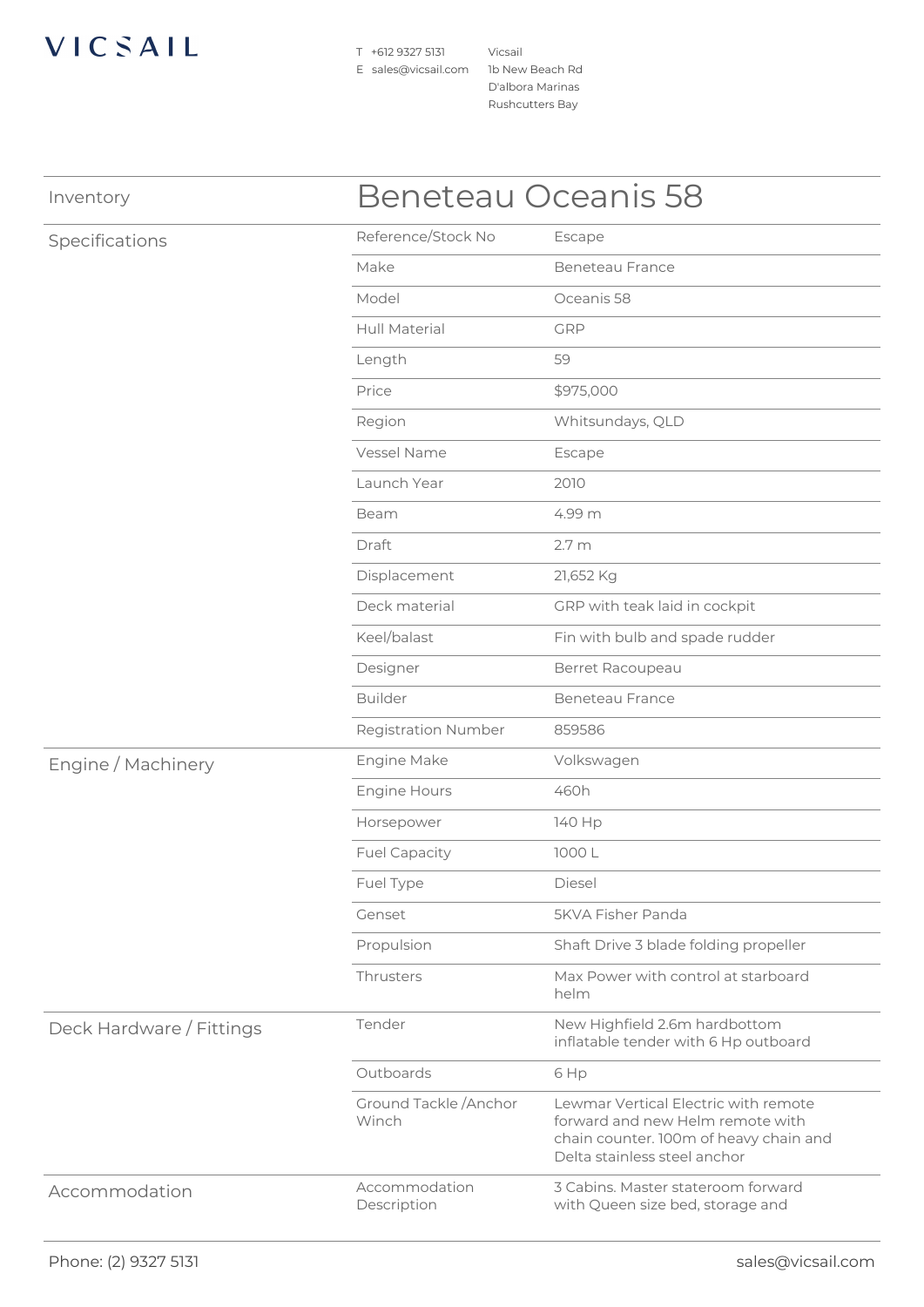|                         |                            | bedside tables with lighting and power<br>outlets. Double wardrobe and a small<br>desk on port, single wardrobe and an<br>ensuite with separate shower to<br>starboard. All cabins are beautifully<br>finished in mahogany.<br>Aft is 2 cabins, port and starboard, each<br>with their own ensuite with separate<br>shower. These doubles can pull apart to<br>become two twin beds creating various<br>options for guests and family. Both<br>have generous storage, lighting, and<br>ventilation. |
|-------------------------|----------------------------|-----------------------------------------------------------------------------------------------------------------------------------------------------------------------------------------------------------------------------------------------------------------------------------------------------------------------------------------------------------------------------------------------------------------------------------------------------------------------------------------------------|
|                         | Showers                    | 3 showers in separate cubicles                                                                                                                                                                                                                                                                                                                                                                                                                                                                      |
|                         | Toilet                     | 3 electric heads                                                                                                                                                                                                                                                                                                                                                                                                                                                                                    |
|                         | Air Conditioning           | Dometic AC unit in Saloon (new chiller<br>unit 2021)                                                                                                                                                                                                                                                                                                                                                                                                                                                |
| Galley                  | <b>Galley Description</b>  | U-shaped galley. Double stainless sinks<br>with flick-mixer kitchen style tap,<br>microwave. 3 burner gas stovetop with<br>large oven and grill and range hood<br>vent with lights. Power points for<br>benchtop appliances. Under bench<br>Refrigerator and Freezer (separate<br>units).                                                                                                                                                                                                           |
|                         | <b>Water Capacity</b>      | 900L                                                                                                                                                                                                                                                                                                                                                                                                                                                                                                |
| Safety Equipment        | Safety Gear                | EPIRB, life raft and suitable safety gear<br>for passages. Audit at survey.                                                                                                                                                                                                                                                                                                                                                                                                                         |
| Electrics / Electronics | Electrics                  | Batteries: All new AGM batteries (8 x 12V<br>220AH AGM batteries replaced March<br>2021)<br>Generator: 5KVA Fisher Panda<br>Inverter: 2 x 200w inverters. Power 240 y<br>pumps and 240 outlets                                                                                                                                                                                                                                                                                                      |
|                         | Instruments/<br>Navigation | Instruments:<br>Raymarine Instrument package was<br>re-newed in 2021 that includes:<br>New Raymarine readouts at helm for<br>wind, log, autopilot control etc<br>New Axiom chart plotter in Nav station<br>Exiting Hybrid touch chart plotter in<br>centre of cockpit for helm<br>Communication:<br>Raymarine VHF at Nav station                                                                                                                                                                    |
| Sail / Rigging          | Sail Inventory             | Kevlar Hyde Mainsail and Genoa new in<br>2020, plus gennaker                                                                                                                                                                                                                                                                                                                                                                                                                                        |
|                         | Mast / Rigging             | Anodized Alloy, Triple spreader Selden<br>Mast and boom. Boom fitted with lazy<br>jacks, boom bag and sail support.<br>Rigging replaced in 2020. Facnor<br>Manual headsail furler                                                                                                                                                                                                                                                                                                                   |
|                         | Deck Gear                  | 4 x Harken self-tailing 2-speed<br>electrically powered primary either side.<br>Spinlock jammers and Harken/Lewmar<br>deck equipment throughout.                                                                                                                                                                                                                                                                                                                                                    |